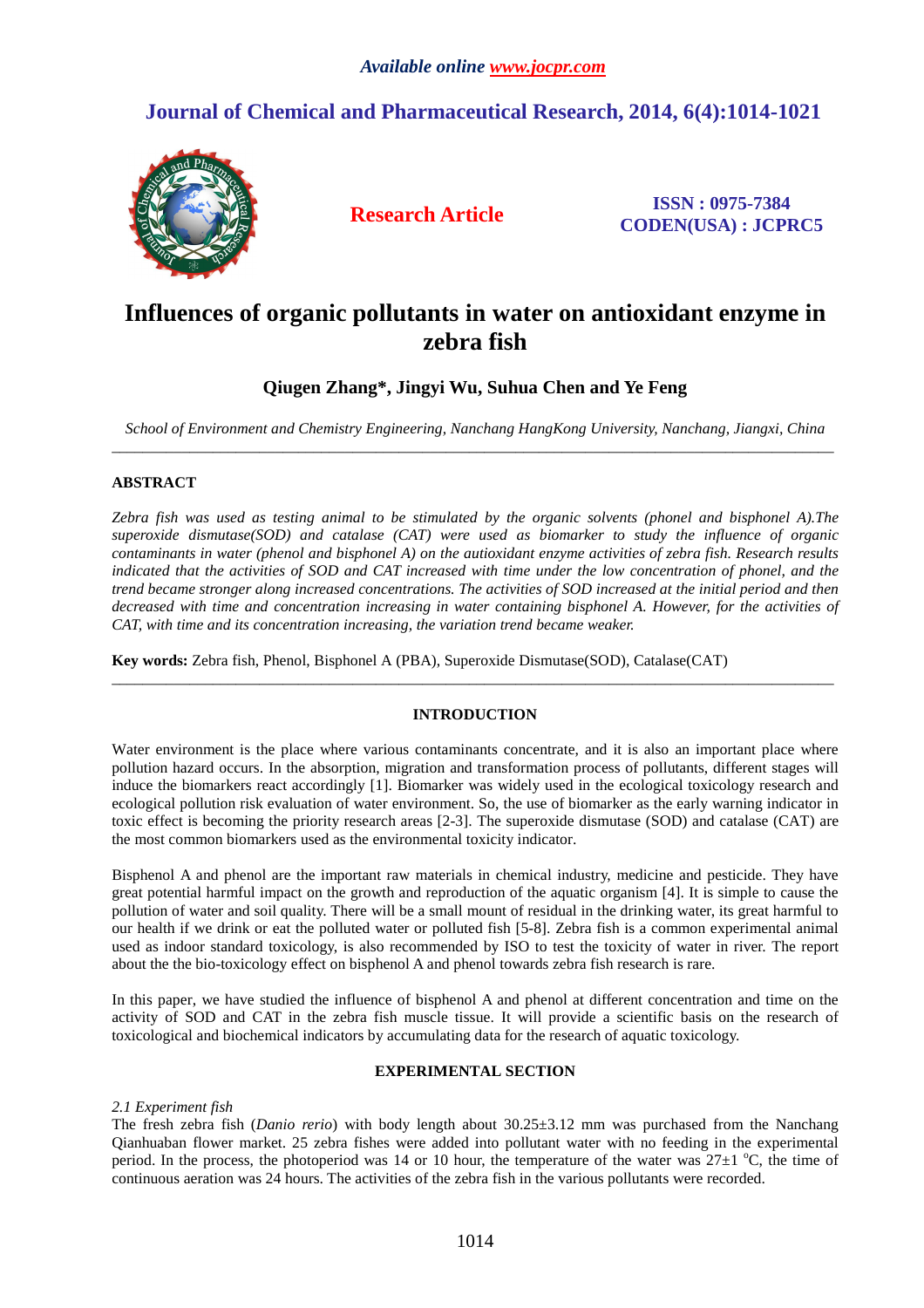## *2.2 Experimental method*

#### *2.2.1 Toxicity test*

The medial lethal concentration of zebra fish in phonel and bisphonel A was 0.160 mg/L and 6.300 mg/L respectively according to our early experiments. So the  $1/5LC_{50}$ ,  $1/10LC_{50}$ ,  $1/20LC_{50}$  of phonel and bisphonel A concentration were 0.008 mg/L, 0.016 mg/L ,0.032 mg/L ,0.315 mg/L, 0.630 mg/L and 1.260 mg/L respectively.

*\_\_\_\_\_\_\_\_\_\_\_\_\_\_\_\_\_\_\_\_\_\_\_\_\_\_\_\_\_\_\_\_\_\_\_\_\_\_\_\_\_\_\_\_\_\_\_\_\_\_\_\_\_\_\_\_\_\_\_\_\_\_\_\_\_\_\_\_\_\_\_\_\_\_\_\_\_*

## *2.2.2 The determination of superoxide dismutase (SOD) activity*

Add some buffer solution and millliQ water into a tube, after suffered for 20minutes at 25 ℃, adding the 25 ℃ warmed pretreated pyrogallol and mixing them uniformity. Then pour them into the quartz color dish, and detect the light absorption value every 30 s at the wave number 325 nm, the A0 is the data within 4 minutes. Before adding the warmed pretreated pyrogallol, adding some superoxide dismutase protein extracting solution and MillliQ water for adjusting, to detect the light absorption value every 30 s at the wavenumber 325 nm, the data within 4 minutes is the A<sub>SOD</sub>. It was showed in Table 1.

|  | Table 1 Protocol of velocity determination of pyorgallol autoxidation |  |
|--|-----------------------------------------------------------------------|--|
|  |                                                                       |  |

| reagent                           | standard | A۵  | Ason |
|-----------------------------------|----------|-----|------|
| $0.1 \text{ mol/L}$ Tris-HCl (mL) | 1.5      | 1.5 | 1.5  |
| milli <sub>O</sub> water          | 1.5      | 14  | 13   |
| Protein extraction solution(mL)   | ۰        |     | 0.1  |
| pyrogallol (mL)                   |          | 0.1 | 0.1  |
| total volum(mL)                   | 30       | 30  | 30   |

## *2.2.3 The determination of catalase (CAT) activity*

Add the buffer solution (2.0 mL), protein extraction solution (0.1 mL), 8%  $H_2SO_4(0.75 \text{ mL})$  and  $H_2O_2(0.15 \text{ mL})$ into the contrast tube respectively. Add the buffer solution (2.0mL), protein extraction solution (0.1 mL) and  $H_2O_2$  $(0.75 \text{ mL})$  into the sample tubes, after 4 minutes adding the 8% H<sub>2</sub>SO<sub>4</sub> (0.75 mL) to terminate reaction. Then use the distilled water as zero reference to measure the sample tubes and contrast tube's absorbance at the wave number 240 nm.

#### *2.3 Statistics and data processing*

The formula of the SOD activity is list in Equation (1) below.

Inhibition ratio = 
$$
\frac{V_1}{V_2} (\Delta A_0 - \Delta A_{SOD}) / \Delta A_0 \times 100\%
$$
 (1)

where v<sub>1</sub> refers to the volume of the adding sample (mL), v<sub>2</sub> refers to the total volume (mL),  $\Delta A_0$  refers to the oxidation rate of pyrogallol,  $A_{\text{SOD}}$  refers to the inhibition oxidation rate of pyrogallol.

The formula of the CAT activity is list in Equation (2) below.

$$
E(mg H2O2 / min·g) = \frac{a(Ak - As) + b}{Wt} \times \frac{10}{m}
$$
 (2)

where  $A_k$  refers to the contrast tube absorbance,  $A_s$  refers to the samples absorbance,  $W_t$  refers to the reaction time, m refers to the mass of sample solution, a,b refer to the constant of the equation of linear regression.

## **RESULTS AND DISCUSSION**

#### *3.1 1/20 LC50 phenol and bisphenol A exposure*

The sample mass and the protein concentration of the sample in  $1/20LC_{50}$  phenol and Bisphenol A exposure were shown in Table 2.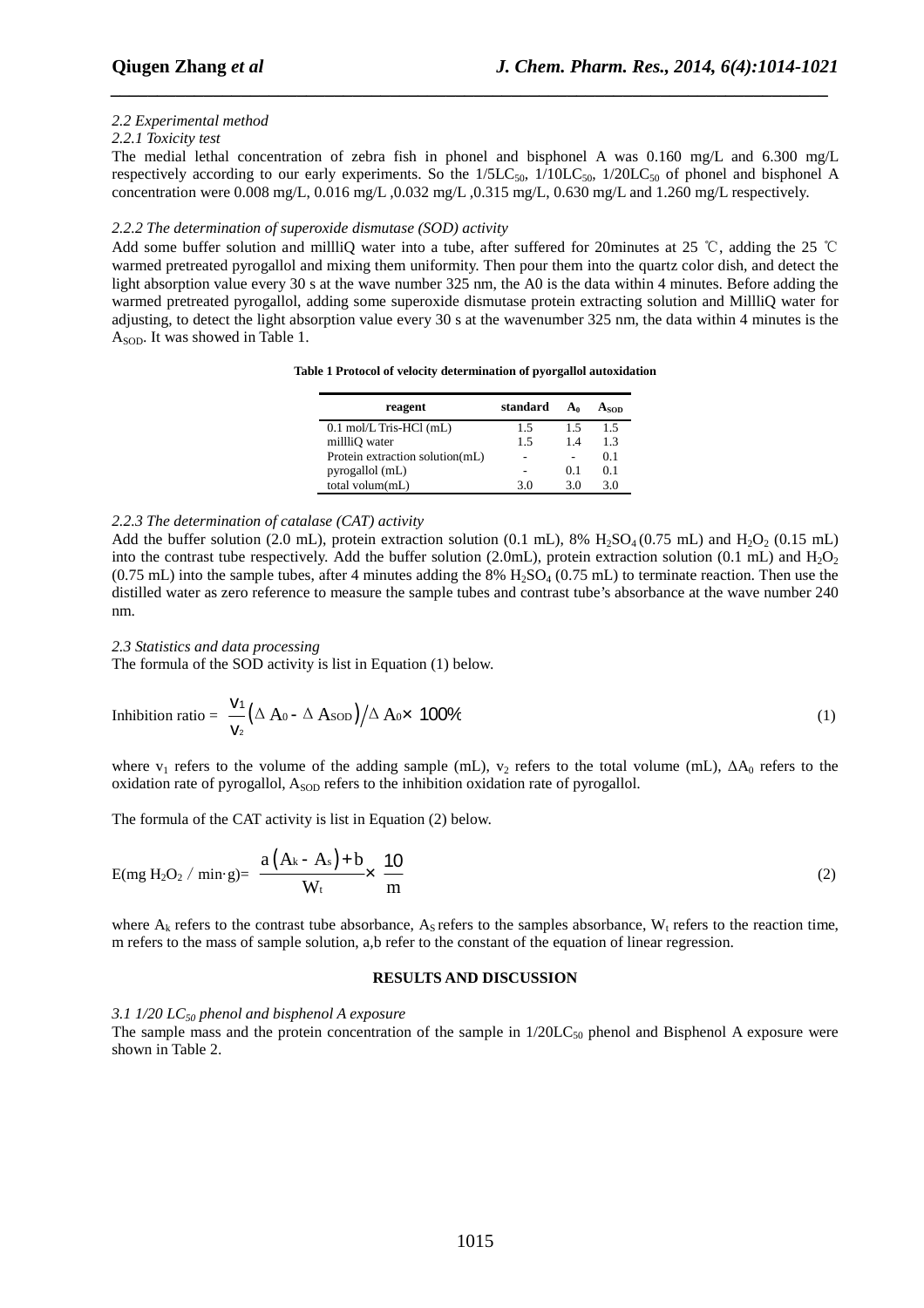|               |                             |                | $0.008$ mg/L phenol  |                | $0.315$ mg/L bisphenol A |
|---------------|-----------------------------|----------------|----------------------|----------------|--------------------------|
| <b>Sample</b> |                             | Sample Quality | Sample concentration | Sample Quality | Sample concentration     |
|               |                             | $\mathbf{g}$ ) | (mg/mL)              | (g)            | (mg/mL)                  |
|               |                             | 0.254          | 1.090                | 0.206          | 1.039                    |
| 1d            | $\mathcal{D}_{\mathcal{A}}$ | 0.350          | 1.021                | 0.321          | 1.035                    |
|               | 3                           | 0.475          | 1.084                | 0.412          | 1.045                    |
|               |                             | 0.327          | 1.034                | 0.373          | 1.037                    |
| 7d            | 2                           | 0.303          | 1.068                | 0.311          | 1.028                    |
|               | 3                           | 0.290          | 1.026                | 0.437          | 1.002                    |
|               |                             | 0.348          | 1.053                | 0.219          | 1.015                    |
| 14d           | $\overline{c}$              | 0.394          | 1.041                | 0.374          | 1.085                    |
|               | 3                           | 0.356          | 1.014                | 0.284          | 1.015                    |

Table 2 Concentration and mass of the sample in 1/20 LC<sub>50</sub> phenol and bisphenol A exposure

*\_\_\_\_\_\_\_\_\_\_\_\_\_\_\_\_\_\_\_\_\_\_\_\_\_\_\_\_\_\_\_\_\_\_\_\_\_\_\_\_\_\_\_\_\_\_\_\_\_\_\_\_\_\_\_\_\_\_\_\_\_\_\_\_\_\_\_\_\_\_\_\_\_\_\_\_\_*

The SOD activity was measured according to the absorbance of sample in  $1/20$  LC<sub>50</sub> phenol and bisphenol A exposure at 325nm and the results were shown in Table 3.

**Table 3 Absorbance of sample at 325 nm in 1/20 LC50 phenol and bisphenol A exposure** 

|     |               |       |       | phenol     |                            | bisphenol A |       |            |                            |
|-----|---------------|-------|-------|------------|----------------------------|-------------|-------|------------|----------------------------|
|     | <b>Sample</b> |       | 240s  | $\Delta A$ | $\Delta$ A0- $\Delta$ ASOD | 30s         | 240s  | $\Delta A$ | $\Delta$ A0- $\Delta$ ASOD |
|     |               | 0.700 | 2.350 | 1.650      |                            | 0.700       | 2.350 | 1.650      |                            |
| 1d  | 1             | 0.723 | 2.227 | 1.504      | 0.146                      | 0.661       | 2.205 | 1.544      | 0.106                      |
|     | 2             | 0.732 | 2.231 | 1.499      | 0.151                      | 0.637       | 2.181 | 1.544      | 0.106                      |
|     | 3             | 0.725 | 2.199 | 1.474      | 0.176                      | 0.706       | 2.241 | 1.535      | 0.115                      |
|     |               | 0.984 | 2.936 | 1.952      |                            | 0.984       | 2.936 | 1.952      |                            |
| 7d  |               | 0.954 | 2.763 | 1.809      | 0.143                      | 0.718       | 2.567 | 1.849      | 0.103                      |
|     | 2             | 0.886 | 2.704 | 1.818      | 0.134                      | 0.744       | 2.586 | 1.842      | 0.110                      |
|     | 3             | 0.684 | 2.510 | 1.826      | 0.126                      | 0.684       | 2.521 | 1.837      | 0.115                      |
|     |               | 0.832 | 2.594 | 1.762      |                            | 0.832       | 2.594 | 1.762      |                            |
|     | 1             | 0.673 | 2.323 | 1.650      | 0.112                      | 0.653       | 2.307 | 1.654      | 0.108                      |
| 14d | 2             | 0.791 | 2.422 | 1.631      | 0.131                      | 0.731       | 2.376 | 1.645      | 0.117                      |
|     | 3             | 0.853 | 2.486 | 1.633      | 0.129                      | 0.774       | 2.432 | 1.658      | 0.104                      |

The measurement results were substituted into the formula (1) and SOD inhibition rates in  $1/20$  LC<sub>50</sub> phenol and bisphenol A exposure were shown in Table 4.

**Table 4 Inhibition rates of SOD in 1/20 LC50 phenol and Bisphenol A exposure** 

| <b>Sample</b> | $0.008$ mg/L phenol | $0.315$ mg/L bisphenol A |
|---------------|---------------------|--------------------------|
| 1d            | $0.090 + 0.008$     | $0.064 \pm 0.005$        |
| 7d            | $0.066 \pm 0.004$   | $0.055 \pm 0.004$ .      |
| 14d           | $0.062 \pm 0.006$   | $0.057 \pm 0.006$        |

As shown in Table 4, the SOD activity of zebra fish at 0.008 mg/L phenol was stimulated to enhance with time. As for adopt to the stimulation of pollutants to zebra fish, SOD activity in the body gradually restored. Mainly SOD was strongly suppressed by the contaminants in the initial stimulation, but over time, the increased in free radicals, SOD played the role of decomposition and its activity gradually increased. Combined with the knowledge of hormesis, we can speculate that in such lower concentrations stimulation of organic compounds, SOD activity might promote. The SOD activity of zebra fish at 0.315 mg/L bisphenol A was stimulated to enhance with time and formed β-type curve. The zebra fish superoxide dismutase enzyme stimulated by pollutants, enhance the activity first, gradually adapted to the stimulate pollutants over time, the activity will drop. The main reason was that zebra fish body exposed to the stimulate pollutants produced more reactive free radicals in the initial stimulation, SOD degradation result in the increased activity, so late as to reduce the free radicals , SOD activity reduced.

The CAT activity was measured according to the absorbance of sample at 240 nm in  $1/20$  LC<sub>50</sub> phenol and bisphenol A exposure and the results were shown in Table 5.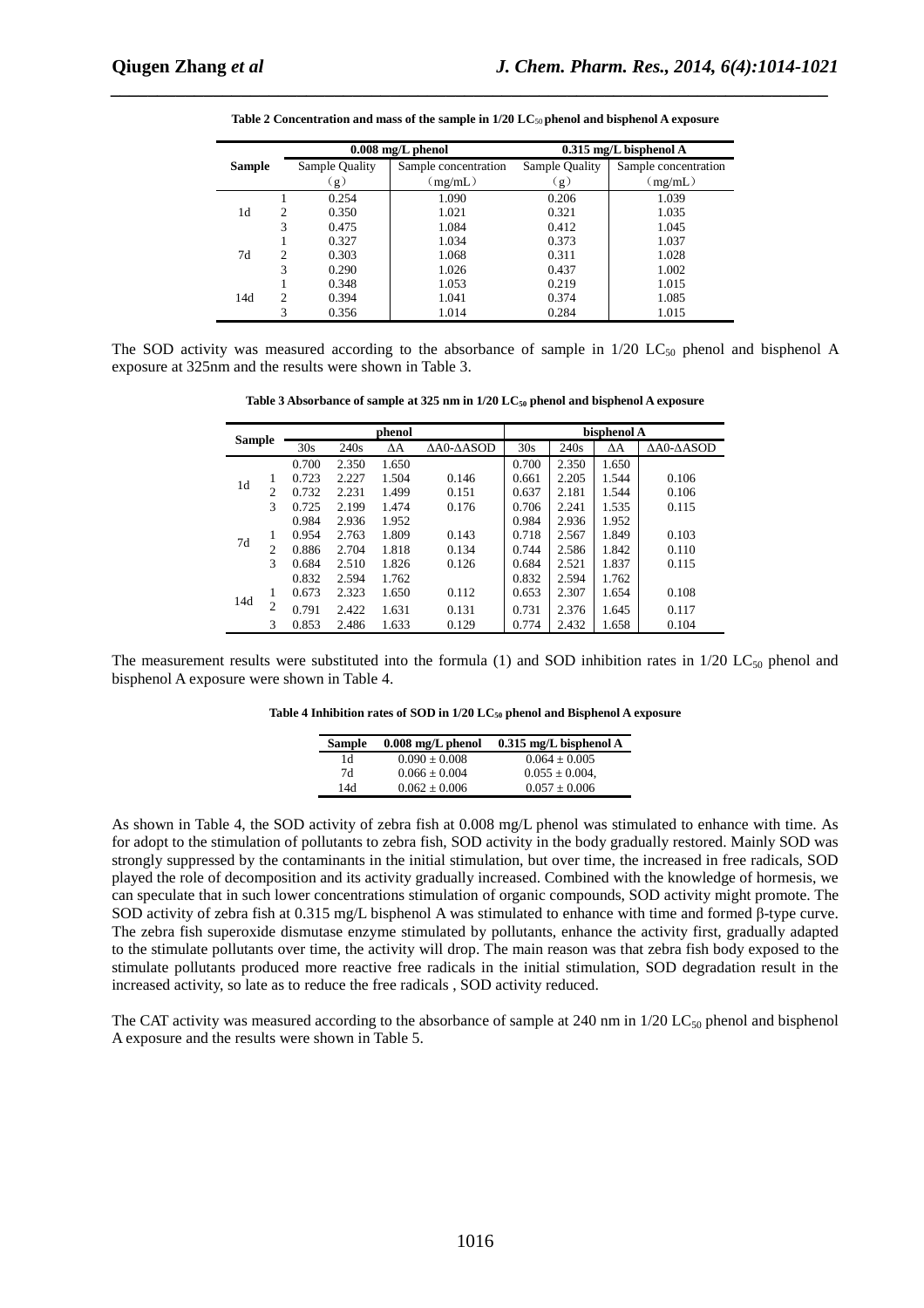|               |                |       | phenol |         |       | bisphenol A |       |  |
|---------------|----------------|-------|--------|---------|-------|-------------|-------|--|
| <b>Sample</b> |                | Ak    | As     | $Ak-As$ | Ak    | As          | Ak-As |  |
|               |                | 1.046 | 1.017  | 0.029   | 1.063 | 1.037       | 0.026 |  |
| 1d            | 2              | 1.054 | 1.019  | 0.035   | 1.067 | 1.032       | 0.035 |  |
|               | 3              | 1.060 | 1.028  | 0.032   | 1.088 | 1.057       | 0.031 |  |
|               |                | 1.088 | 1.029  | 0.059   | 1.047 | 1.033       | 0.014 |  |
| 7d            | $\overline{c}$ | 1.041 | 0.977  | 0.064   | 1.075 | 1.061       | 0.014 |  |
|               | 3              | 1.050 | 0.987  | 0.063   | 1.049 | 1.032       | 0.017 |  |
|               |                | 1.091 | 1.012  | 0.079   | 1.094 | 1.062       | 0.032 |  |
| 14d           | $\overline{c}$ | 1.089 | 1.007  | 0.082   | 1.090 | 1.054       | 0.028 |  |
|               | 3              | 1.069 | 0.983  | 0.084   | 1.071 | 1.048       | 0.023 |  |

**Table 5 Absorbance of sample at 240 nm in 1/20 LC50 phenol and bisphenol A exposure** 

*\_\_\_\_\_\_\_\_\_\_\_\_\_\_\_\_\_\_\_\_\_\_\_\_\_\_\_\_\_\_\_\_\_\_\_\_\_\_\_\_\_\_\_\_\_\_\_\_\_\_\_\_\_\_\_\_\_\_\_\_\_\_\_\_\_\_\_\_\_\_\_\_\_\_\_\_\_*

The measurement results were substituted into the formula (2) and CAT activity in  $1/20$  LC<sub>50</sub> phenol and bisphenol A exposure were shown in Table 6.

| Table 6 Activity of CAT in $1/20$ LC <sub>50</sub> phenol and Bisphenol A exposure |  |  |  |  |  |
|------------------------------------------------------------------------------------|--|--|--|--|--|
|------------------------------------------------------------------------------------|--|--|--|--|--|

| Sample | $0.008$ mg/L phenol                                      | $0.315$ mg/L bisphenol A                                 |
|--------|----------------------------------------------------------|----------------------------------------------------------|
| 1 d    | $0.410\pm0.036$ mgH <sub>2</sub> O <sub>2</sub> /min·g   | $0.323 \pm 0.028$ mgH <sub>2</sub> O <sub>2</sub> /min·g |
| 7 d    | $0.649 \pm 0.058$ mgH <sub>2</sub> 0 <sub>2</sub> /min·g | $0.454 \pm 0.027$ mgH <sub>2</sub> O <sub>2</sub> /min·g |
| 14 d   | $0.706 \pm 0.043$ mgH <sub>2</sub> O <sub>2</sub> /min·g | $0.497 \pm 0.036$ mgH <sub>2</sub> O <sub>2</sub> /min·g |

As shown in Table 6, the CAT activity of zebra fish at0.008 mg/L Phenol was stimulated to enhance with time. The main reason was that  $H_2O_2$  generated by products also increased, with the enhancement of the activity of CAT, CAT will gradually begin to break down it into harmless products, so CAT activity enhanced gradually. Combined with the knowledge of hormesis, we can speculate that in such lower concentrations stimulation of organic compounds, CAT activity might promote. CAT activity in vivo zebra fish under stimulation of 0.315 mg/L bisphenol A enhanced with the growth over time, the main reason was identical as  $1/20$  LC<sub>50</sub> of bisphenol A.

#### *3.2 1/10 LC50 phenol and bisphenol A exposure*

The sample mass and the protein concentration of the sample in  $1/10LC_{50}$  phenol and Bisphenol A exposure were shown in Table 7.

|               |                |                | $0.016$ mg/L phenol  | $0.63$ mg/L bisphenol A |                      |  |
|---------------|----------------|----------------|----------------------|-------------------------|----------------------|--|
| <b>Sample</b> |                | Sample Quality | Sample concentration | Sample Quality          | Sample concentration |  |
|               |                | (g)            | (mg/mL)              | (g)                     | (mg/mL)              |  |
|               |                | 0.463          | 1.083                | 0.368                   | 1.047                |  |
| 1 d           | $\mathfrak{D}$ | 0.339          | 1.091                | 0.256                   | 1.066                |  |
|               | 3              | 0.585          | 1.066                | 0.398                   | 1.065                |  |
|               |                | 0.536          | 1.046                | 0.439                   | 1.027                |  |
| 7 d           | $\mathcal{D}$  | 0.308          | 1.008                | 0.356                   | 1.019                |  |
|               | 3              | 0.298          | 1.064                | 0.313                   | 1.051                |  |
|               |                | 0.251          | 1.088                | 0.201                   | 1.026                |  |
| 14 d          | $\mathfrak{D}$ | 0.236          | 1.037                | 0.299                   | 1.087                |  |
|               | 3              | 0.173          | 1.032                | 0.234                   | 1.004                |  |

**Table 7 Concentration and mass of the sample in 1/10 LC**50 **phenol and bisphenol A exposure** 

The SOD activity was measured according to the absorbance of sample in  $1/10$  LC<sub>50</sub> phenol and bisphenol A exposure at 325nm and the results were shown in Table 8.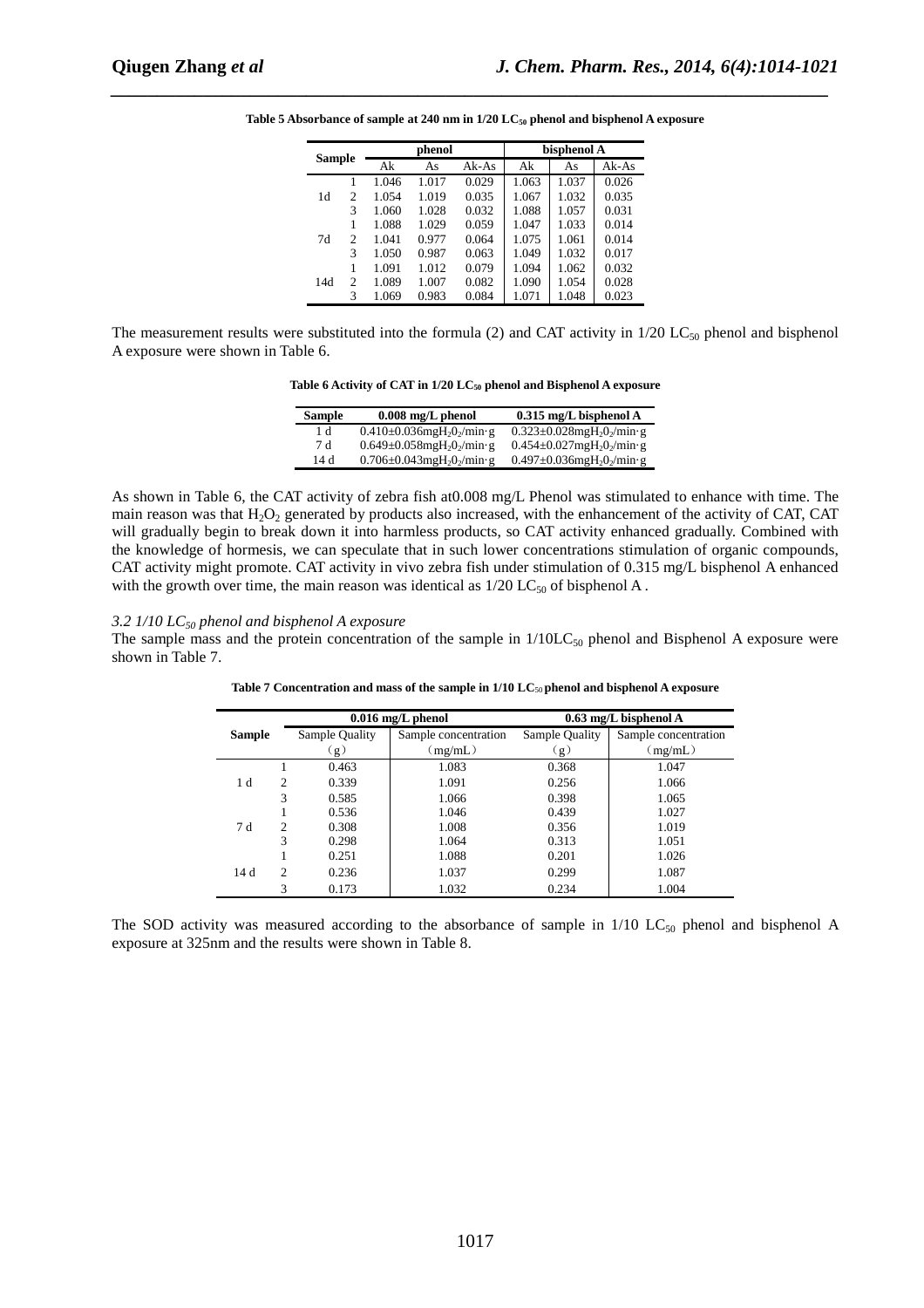|               |                |       |       | phenol     |                                 |       |       | bisphenol A |                               |
|---------------|----------------|-------|-------|------------|---------------------------------|-------|-------|-------------|-------------------------------|
| <b>Sample</b> |                | 30s   | 240s  | $\Delta A$ | $\Delta A_0$ - $\Delta A_{SOD}$ | 30s   | 240s  | $\Delta A$  | $\Delta A_0 - \Delta A_{SOD}$ |
|               |                | 0.700 | 2.350 | 1.650      |                                 | 0.700 | 2.350 | 1.650       |                               |
|               | 1              | 0.797 | 2.288 | 1.491      | 0.159                           | 0.591 | 2.176 | 1.585       | 0.065                         |
| 1 d           | $\overline{c}$ | 0.731 | 2.211 | 1.480      | 0.170                           | 0.623 | 2.197 | 1.574       | 0.076                         |
|               | 3              | 0.764 | 2.243 | 1.479      | 0.171                           | 0.642 | 2.221 | 1.579       | 0.071                         |
|               |                | 0.984 | 2.936 | 1.952      |                                 | 0.984 | 2.936 | 1.952       |                               |
| 7d            | 1              | 0.803 | 2.631 | 1.828      | 0.124                           | 0.777 | 2.595 | 1.818       | 0.134                         |
|               | $\overline{c}$ | 0.758 | 2.595 | 1.837      | 0.115                           | 0.970 | 2.772 | 1.802       | 0.150                         |
|               | 3              | 0.831 | 2.676 | 1.845      | 0.107                           | 0.707 | 2.523 | 1.816       | 0.136                         |
|               |                | 0.832 | 2.594 | 1.762      |                                 | 0.832 | 2.594 | 1.762       |                               |
|               | 1              | 0.823 | 2.478 | 1.653      | 0.109                           | 0.804 | 2.501 | 1.669       | 0.093                         |
| 14 d          | $\overline{c}$ | 0.807 | 2.466 | 1.659      | 0.103                           | 0.781 | 2.436 | 1.655       | 0.107                         |
|               | 3              | 0.796 | 2.432 | 1.636      | 0.126                           | 0.742 | 2.401 | 1.659       | 0.103                         |

| Table 8 Absorbance of sample at 325 nm in $1/10$ LC <sub>50</sub> phenol and bisphenol A exposure |  |  |  |
|---------------------------------------------------------------------------------------------------|--|--|--|
|---------------------------------------------------------------------------------------------------|--|--|--|

*\_\_\_\_\_\_\_\_\_\_\_\_\_\_\_\_\_\_\_\_\_\_\_\_\_\_\_\_\_\_\_\_\_\_\_\_\_\_\_\_\_\_\_\_\_\_\_\_\_\_\_\_\_\_\_\_\_\_\_\_\_\_\_\_\_\_\_\_\_\_\_\_\_\_\_\_\_*

The measurement results were substituted into the formula (1) and SOD inhibition rates in  $1/10$  LC<sub>50</sub> phenol and bisphenol A exposure were shown in Table 9.

**Table 9 Inhibition rates of SOD in 1/10 LC50 phenol and bisphenol A exposure** 

| <b>Sample</b> | $0.016$ mg/L phenol | $0.630$ mg/L bisphenol A |
|---------------|---------------------|--------------------------|
| 1d            | $0.094 + 0.005$     | $0.041 + 0.003$          |
| 7d            | $0.057 + 0.005$     | $0.070 + 0.006$          |
| 14d           | $0.049 + 0.004$     | $0.057 \pm 0.006$        |

Table 9 were showed that the activity of zebra fish SOD at 0.016 mg/L of phenol was stimulated to grow with time and enhance. Activity trend was the same as the trend under the stimulus at 0.008 mg/L of phenol, but a higher rate. The main reason was identical as  $1/20$  LC<sub>50</sub> of phenol. The SOD activity of zebra fish in the stimulation of 0.63 mg/L bisphenol A increased with time and formed a U-shaped curve, which was because zebra fish SOD was stimulated by contamination, firstly activity decreased with time, then zebra fish gradually adapted to the stimulation of contaminants, the enzyme activity would rise. The main reason was the growth of bisphenol A in the early exposure experiments, zebra fish SOD enzyme was inhibited, which resulted to an increase in the activity of free radicals in their body, to the late, SOD activity began to degrade these free radicals, so it performed an increased in activity .

The CAT activity was measured according to the absorbance of sample at 240 nm in  $1/10$  LC<sub>50</sub> phenol and bisphenol A exposure and the results were shown in Table 10.

| Sample |                | phenol  |         |             | bisphenol A |         |             |
|--------|----------------|---------|---------|-------------|-------------|---------|-------------|
|        |                | $A_{k}$ | $A_{s}$ | $A_k - A_s$ | $A_{k}$     | $A_{s}$ | $A_k - A_s$ |
|        |                | 1.062   | 1.039   | 0.023       | 1.059       | 1.041   | 0.018       |
| 1d     | 2              | 1.061   | 1.039   | 0.022       | 1.089       | 1.070   | 0.019       |
|        | 3              | 1.066   | 1.037   | 0.029       | 1.066       | 1.048   | 0.018       |
|        |                | 1.046   | 0.990   | 0.056       | 1.067       | 1.041   | 0.026       |
| 7d     | $\mathfrak{D}$ | 1.046   | 0.994   | 0.052       | 1.066       | 1.044   | 0.022       |
|        | 3              | 1.049   | 1.003   | 0.046       | 1.096       | 1.064   | 0.032       |
|        |                | 1.082   | 1.021   | 0.061       | 1.076       | 1.044   | 0.032       |
| 14d    | 2              | 1.095   | 1.027   | 0.068       | 1.099       | 1.063   | 0.036       |
|        | 3              | 1.060   | 0.989   | 0.071       | 1.078       | 1.049   | 0.029       |

**Table10 Absorbance of sample at 240 nm in 1/10 LC50 phenol and bisphenol A exposure** 

The measurement results were substituted into the formula (2) and CAT activity in  $1/10$  LC<sub>50</sub> phenol and bisphenol A exposure were shown in Table 11.

**Table11 Activity of CAT in 1/10 LC50 phenol and bisphenol A exposure** 

| <b>Sample</b> | $0.016$ mg/L phenol                                       | $0.630$ mg/L bisphenol A                                 |
|---------------|-----------------------------------------------------------|----------------------------------------------------------|
| 1d            | $0.350\pm0.023$ mgH <sub>2</sub> O <sub>2</sub> /min·g    | $0.308 \pm 0.027$ mgH <sub>2</sub> O <sub>2</sub> /min·g |
| 7d            | $0.569 \pm 0.0431$ mgH <sub>2</sub> O <sub>2</sub> /min·g | $0.381 \pm 0.031$ mgH <sub>2</sub> O <sub>2</sub> /min·g |
| 14d           | $0.614 \pm 0.045$ mgH <sub>2</sub> O <sub>2</sub> /min·g  | $0.401 \pm 0.037$ mgH <sub>2</sub> O <sub>2</sub> /min·g |

Table 11 were showed that the CAT activity of zebra fish at 0.016 mg/L of phenol was stimulated to grow with time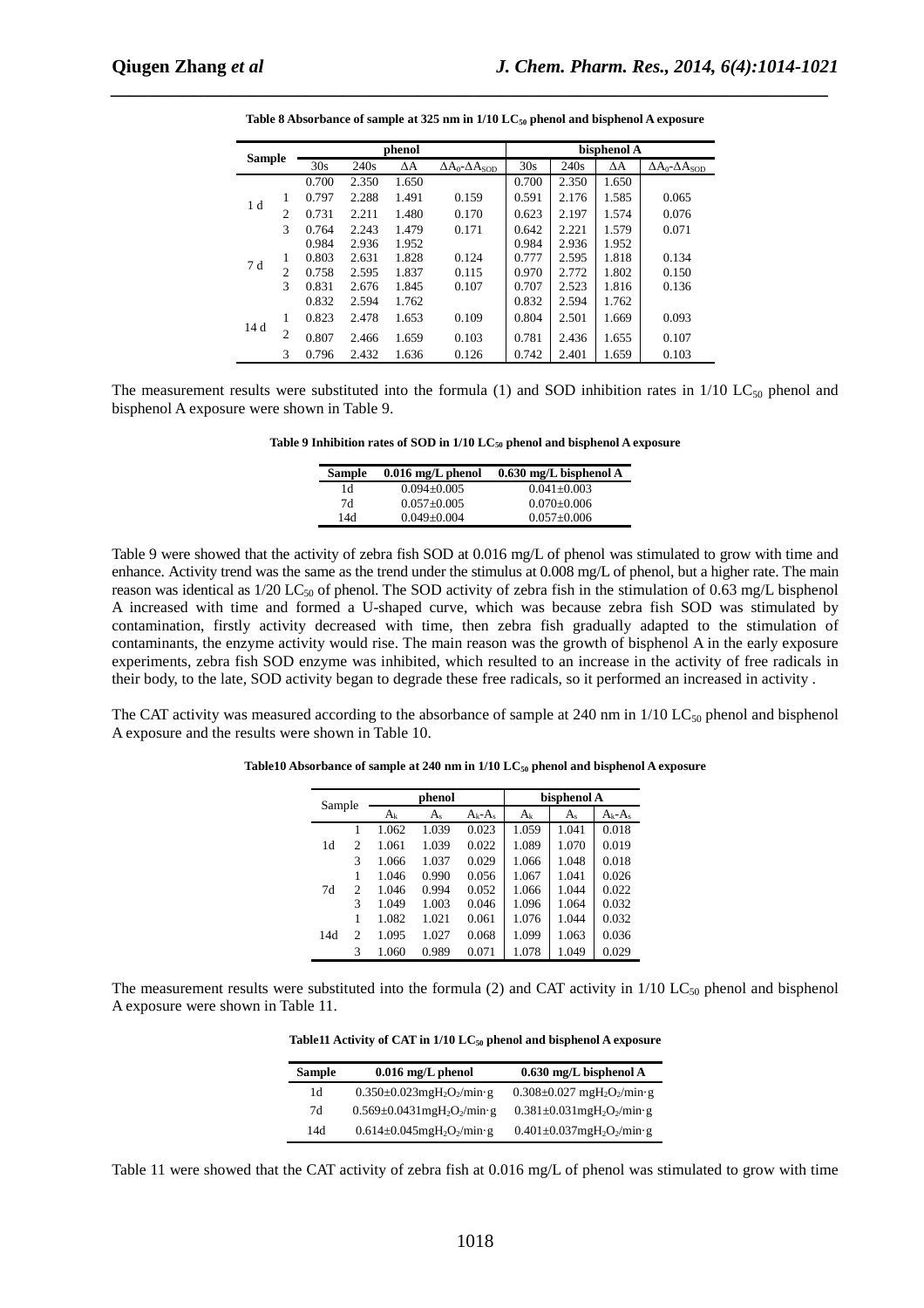and enhance. Activity trend was the same as the trend under the stimulus at 0.008 mg/L of phenol, but a higher rate. The main reason was identical as  $1/20$  LC<sub>50</sub> of phenol. The CAT activity of zebra fish at 0.63 mg/L bisphenol A was stimulated to grow with time and enhance. Activity trend was the same as the trend under the stimulus at 0.008 mg/L of phenol. The main reason was identical as  $1/20$  LC<sub>50</sub> of bisphenol A.

*\_\_\_\_\_\_\_\_\_\_\_\_\_\_\_\_\_\_\_\_\_\_\_\_\_\_\_\_\_\_\_\_\_\_\_\_\_\_\_\_\_\_\_\_\_\_\_\_\_\_\_\_\_\_\_\_\_\_\_\_\_\_\_\_\_\_\_\_\_\_\_\_\_\_\_\_\_*

#### *3.3 1/5 LC50 phenol and bisphenol A exposure*

The sample mass and the protein concentration of the sample in  $1/5$  LC<sub>50</sub> phenol and bisphenol A exposure were shown in Table 12.

|               |                |                       | $0.032$ mg/L phenol | $1.260$ mg/L bisphenol A |                                                                   |  |
|---------------|----------------|-----------------------|---------------------|--------------------------|-------------------------------------------------------------------|--|
| <b>Sample</b> |                | Sample Quality<br>(g) |                     |                          | Sample concentration(mg/mIample QualitySample concentration(mg/mL |  |
|               |                | 0.301                 | 1.044               | 0.326                    | 1.000                                                             |  |
| 1d            | $\overline{c}$ | 0.343                 | 1.011               | 0.302                    | 1.032                                                             |  |
|               | 3              | 0.184                 | 1.004               | 0.342                    | 1.064                                                             |  |
|               |                | 0.300                 | 1.026               | 0.480                    | 1.081                                                             |  |
| 7d            | 2              | 0.326                 | 1.010               | 0.413                    | 1.034                                                             |  |
|               | 3              | 0.294                 | 1.071               | 0.321                    | 1.021                                                             |  |
|               |                | 0.366                 | 1.005               | 0.200                    | 1.002                                                             |  |
| 14d           | $\mathcal{L}$  | 0.295                 | 1.087               | 0.189                    | 1.045                                                             |  |
|               | 3              | 0.249                 | 1.061               | 0.204                    | 1.033                                                             |  |

Table12 Concentration and mass of the sample in  $1/5$  LC<sub>50</sub> phenol and bisphenol A exposure

The SOD activity was measured according to the absorbance of sample in  $1/5$  LC<sub>50</sub> phenol and bisphenol A exposure at 325 nm and the results were shown in Table 13.

| <b>Sample</b> |                | phenol |       |       |                                          | bisphenol A |       |            |                                 |
|---------------|----------------|--------|-------|-------|------------------------------------------|-------------|-------|------------|---------------------------------|
|               |                | 30s    | 240s  | ΔΑ    | $\Delta A_0$ - $\Delta A$ <sub>sop</sub> | 30s         | 240s  | $\Delta A$ | $\Delta A_0$ - $\Delta A_{SOD}$ |
|               |                | 0.700  | 2.350 | 1.650 |                                          | 0.700       | 2.350 | 1.650      |                                 |
|               | 1              | 0.770  | 2.212 | 1.442 | 0.208                                    | 0.683       | 2.205 | 1.522      | 0.128                           |
| 1d            | $\overline{c}$ | 0.780  | 2.256 | 1.476 | 0.174                                    | 0.751       | 2.269 | 1.518      | 0.132                           |
|               | 3              | 0.818  | 2.263 | 1.445 | 0.205                                    | 0.738       | 2.266 | 1.528      | 0.122                           |
|               |                | 0.984  | 2.936 | 1.952 |                                          | 0.984       | 2.936 | 1.952      |                                 |
| 7d            | 1              | 0.837  | 2.703 | 1.866 | 0.086                                    | 0.682       | 2.501 | 1.819      | 0.133                           |
|               | $\overline{c}$ | 0.690  | 2.543 | 1.853 | 0.099                                    | 0.608       | 2.432 | 1.824      | 0.128                           |
|               | 3              | 0.746  | 2.598 | 1.852 | 0.100                                    | 0.687       | 2.52  | 1.833      | 0.119                           |
|               |                | 0.832  | 2.594 | 1.762 |                                          | 0.832       | 2.594 | 1.762      |                                 |
| 14d           | 1              | 0.797  | 2.462 | 1.665 | 0.097                                    | 0.882       | 2.546 | 1.664      | 0.098                           |
|               | $\overline{c}$ | 0.814  | 2.489 | 1.675 | 0.087                                    | 0.931       | 2.581 | 1.650      | 0.112                           |
|               | 3              | 0.803  | 2.469 | 1.666 | 0.096                                    | 0.787       | 2.442 | 1.655      | 0.107                           |

Table 13 Absorbance of sample at 325 nm in 1/5 LC<sub>50</sub> phenol and bisphenol A exposure

The measurement results were substituted into the formula (1) and SOD inhibition rates in  $1/5$  LC<sub>50</sub> phenol and bisphenol A exposure were shown in Table14.

**Table 14 Inhibition rates of SOD in 1/5 LC50 phenol and bisphenol A exposure** 

| <b>Sample</b> | $0.032$ mg/L phenol | 1.260 mg/L bisphenol A |
|---------------|---------------------|------------------------|
| 1d            | $0.116 \pm 0.01$    | $0.075 \pm 0.008$      |
| 7d            | $0.045 \pm 0.003$   | $0.062 \pm 0.006$      |
| 14d           | $0.042 \pm 0.004$   | $0.047 + 0.003$        |

Table 14 was showed that the SOD activity of zebra fish in the stimulation of 0.032 mg/L phenol increased with time and formed a U-shaped curve. Enzyme activity trend was the same as the trend under the same stimulus of 0.016 mg/L, 0.008 mg/L of phenol, but a higher rate and an early greater rate of change. The main factors of early period in SOD activity might be hormesis theory, the latter was mainly produced a certain amount of free radicals in vivo activity, which is harmful substances, SOD played an important role in its degradatio. SOD activity in vivo zebra fish at 1.26 mg/L of Bisphenol A was stimulated to grow with time and enhance. As for zebra fish adapted to stimulate of pollutation, superoxide dismutase activity gradually restored. The main reason was the same as the condition of  $1/20$  LC<sub>50</sub> bisphenol A.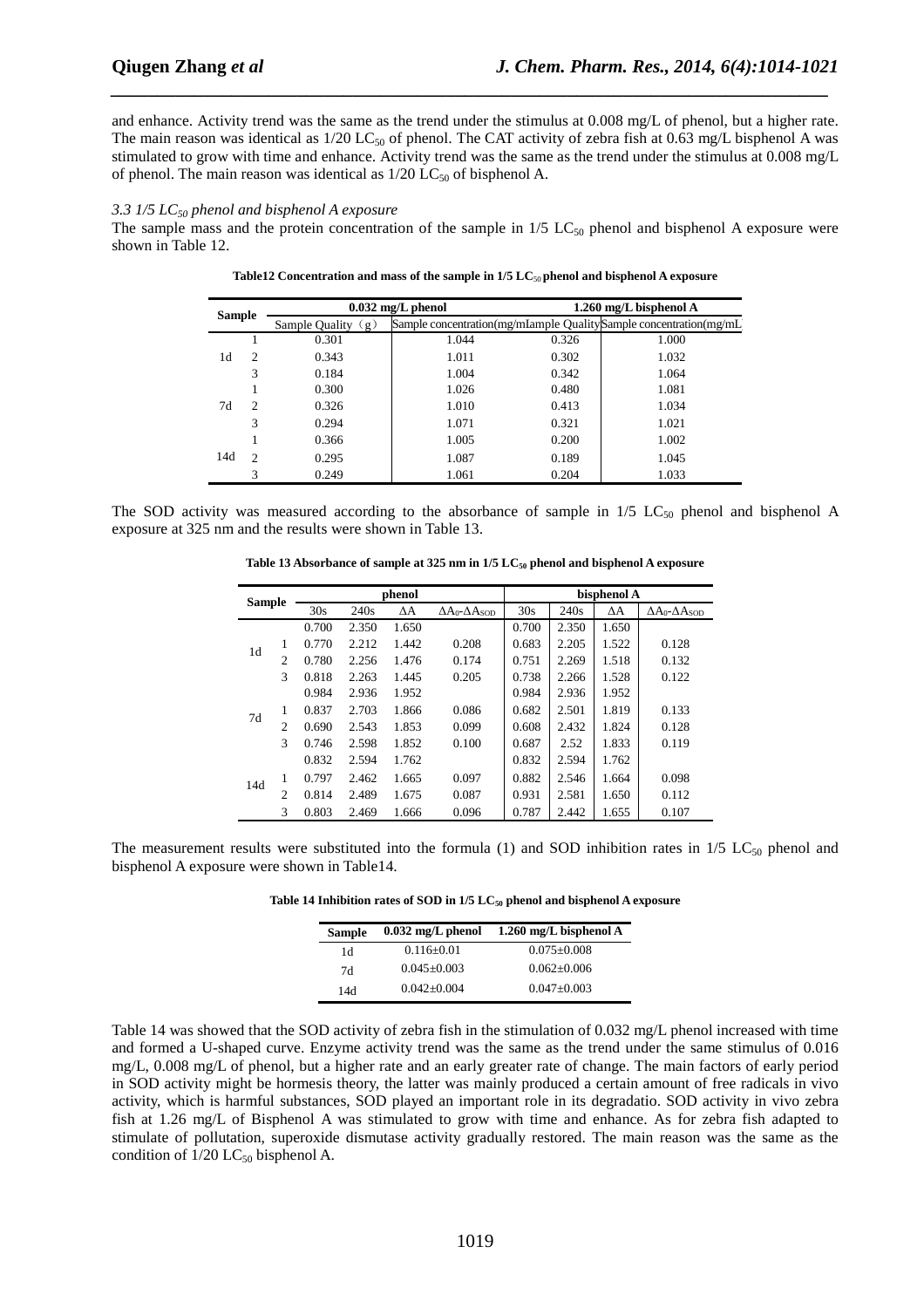The CAT activity was measured according to the absorbance of sample at 240 nm in  $1/5$  LC<sub>50</sub> phenol and bisphenol A exposure and the results were shown in Table 15.

*\_\_\_\_\_\_\_\_\_\_\_\_\_\_\_\_\_\_\_\_\_\_\_\_\_\_\_\_\_\_\_\_\_\_\_\_\_\_\_\_\_\_\_\_\_\_\_\_\_\_\_\_\_\_\_\_\_\_\_\_\_\_\_\_\_\_\_\_\_\_\_\_\_\_\_\_\_*

| Sample |                             |         | phenol  |             |         | bisphenol A |             |  |
|--------|-----------------------------|---------|---------|-------------|---------|-------------|-------------|--|
|        |                             | $A_{k}$ | $A_{s}$ | $A_k - A_s$ | $A_{k}$ | $A_{s}$     | $A_k - A_s$ |  |
|        |                             | 1.056   | 1.039   | 0.017       | 1.047   | 1.029       | 0.018       |  |
| 1d     | 2                           | 1.061   | 1.039   | 0.022       | 1.082   | 1.056       | 0.026       |  |
|        | 3                           | 1.070   | 1.053   | 0.017       | 1.083   | 1.056       | 0.027       |  |
|        |                             | 1.036   | 1.005   | 0.031       | 1.058   | 1.007       | 0.051       |  |
| 7d     | $\mathfrak{D}$              | 1.031   | 0.995   | 0.036       | 1.062   | 1.009       | 0.053       |  |
|        | 3                           | 1.042   | 1.000   | 0.042       | 1.065   | 1.024       | 0.041       |  |
|        |                             | 1.088   | 1.050   | 0.038       | 1.081   | 1.024       | 0.057       |  |
| 14d    | $\mathcal{D}_{\mathcal{L}}$ | 1.041   | 0.997   | 0.044       | 1.076   | 1.013       | 0.063       |  |
|        | 3                           | 1.079   | 1.032   | 0.047       | 1.083   | 1.019       | 0.064       |  |

**Table15 Absorbance of sample at 240 nm in 1/5 LC50 phenol and bisphenol A exposure** 

The measurement results were substituted into the formula (2) and CAT activity in  $1/5$  LC<sub>50</sub> phenol and bisphenol A exposure were shown in Table 16.

**Table16 Activity of CAT in 1/5 LC50 phenol and bisphenol A exposure** 

| Sample | $0.032$ mg/L phenol                                      | 1.260 mg/L bisphenol A                                   |
|--------|----------------------------------------------------------|----------------------------------------------------------|
| 1d     | $0.323 \pm 0.028$ mgH <sub>2</sub> O <sub>2</sub> /min·g | $0.357 \pm 0.039$ mgH <sub>2</sub> $0_2$ /min·g          |
| 7d     | $0.454 \pm 0.027$ mgH <sub>2</sub> O <sub>2</sub> /min·g | $0.542 \pm 0.044$ mgH <sub>2</sub> O <sub>2</sub> /min·g |
| 14d    | $0.497 \pm 0.036$ mgH <sub>2</sub> O <sub>2</sub> /min·g | $0.576 \pm 0.051$ mgH <sub>2</sub> O <sub>2</sub> /min·g |

Table 16 was showed that the CAT activity of zebra fish at t 0.032 mg/L of phenol was stimulated to grow with time and enhance. Activity trend was the same as the trend under the stimulus at 0.008 mg/L and 0.016 mg/L of phenol, but both were lower than the prior rate. Due to the high SOD activity, resulted in a large amount of  $H_2O_2$ , which affected the latter CAT activity causing a reduction of change rate. The CAT activity of zebra fish at 1.26 mg/L of bisphenol A was stimulated to grow with time and enhance. Activity trend was the same as the trend under the stimulus at 0.008 mg/L of phenol, the main reason was identical as  $1/20$  LC<sub>50</sub> of bisphenol A.

#### **CONCLUSION**

Exposure experiment on zebra fish had been done by using 1/20, 1/10, 1/5 organic solvents (phenol and PBA) of median lethal concentration in this paper. It separately measured SOD and CAT activity of 1 d, 7 d and 14 d with the changed trend of concentration and time in zebra fish body. In the water which contains phenol, the activity of SOD and CAT enhanced with the increasing of time and concentration. The trend of change was also increasing. Our analysis in the water containing phenol showed that the active freedom group in zebra fish will be degraded by SOD and prompt the activity of SOD enhancing with increasing of time. Similarly,  $H_2O_2$  which was SOD byproduct of degradation will be degraded into harmless substances by CAT. So the activity of CAT showed the trend of increasing with the time. Phenol played a role in promoting the activity of SOD and CAT under the concentration of experiment.In the water containing PBA, the trend of SOD activity was raised at first, and then decreased with the increasing of concentration and time. The activity of CAT enhances with the increasing of time and concentration and the changed trend was decreasing. Our analysis in the water containing PBA showed that SOD is subject to a certain inhibition in the short term. However, as time went on, the trend raised at first, then decreased because that SOD began to degrade active freedom groups. When SOD was suppressed in the early and the content of  $H_2O_2$  in appropriate range the activity of CAT is higher; as time went on, the degradation of the CAT was the strongest and activity was the highest with content of H<sub>2</sub>O<sub>2</sub> increasing. But as the H<sub>2</sub>O<sub>2</sub> content increasing, organism ability of zebra fish were affected and the growth trend of CAT activity was weakened

In conclusion, SOD and CAT which own certain dose relationship can be used as biological indicator of organic pollution in the water that was exposure of organic pollutants.

#### **Acknowledgements**

This study was financially supported by Jiangxi Natural Science Foundation (20122BA203020).

#### **REFERENCES**

[1] X Zhao; L Liu; X Nie et al, *Water Supply and Sewerage.*, **2009**, 35(6): 20-23.

[2] S Datta; S Dhar; S S Nayak; S C Dinda, J. Chem. Pharm. Res., **2013**, 5(1):314-319